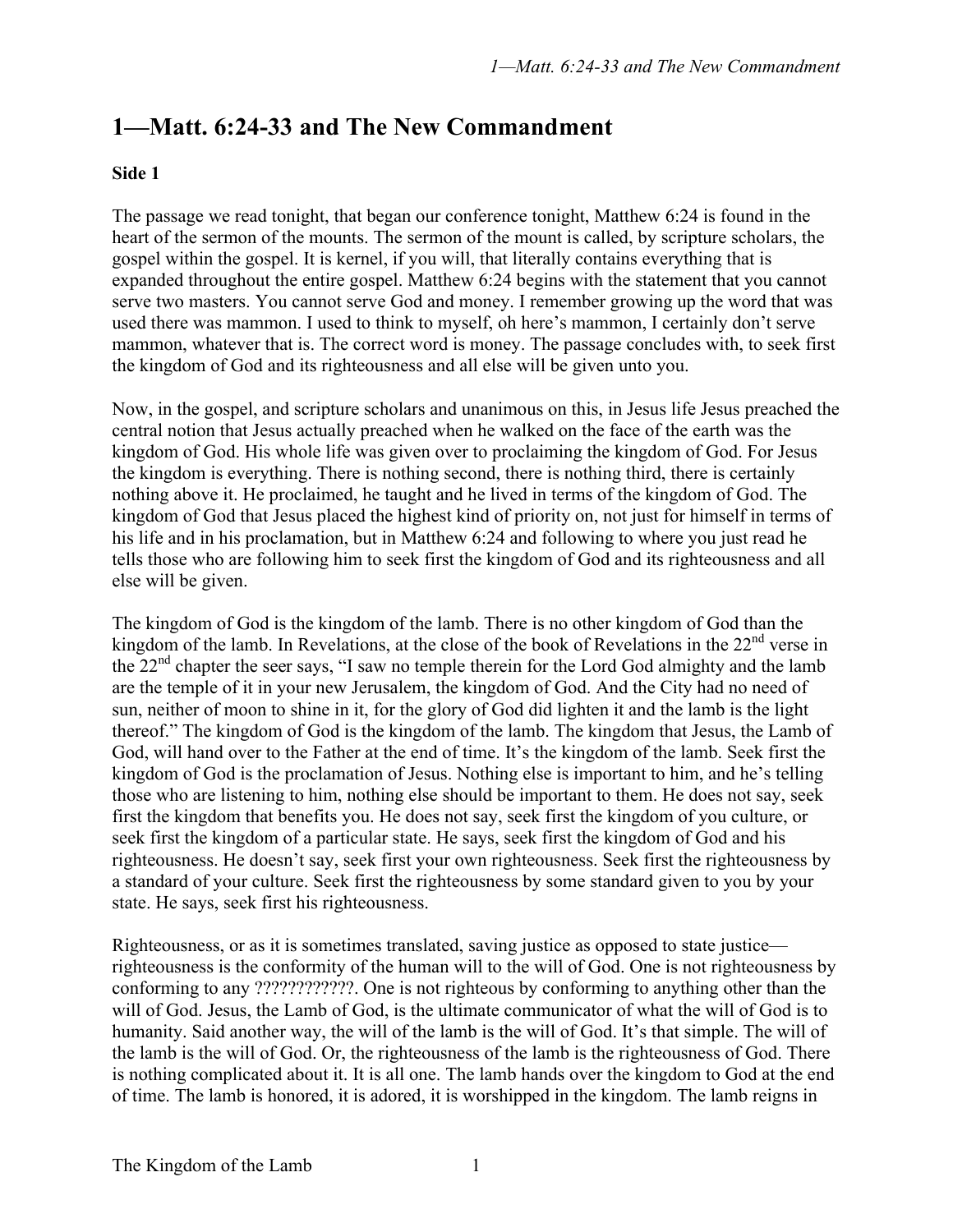the kingdom of God. The lamb is worshipped in the kingdom of God. The righteousness of God is the righteousness of the lamb and vice versa, and Jesus is the lamb.

The question we have to ask ourselves as Christians is do we wholeheartedly, perhaps have we ever wholeheartedly sought first the kingdom of God and its righteousness. Have we ever? The church is involved, whether it be Catholic, Orthodox and Protestant, the church is involved with a panoply of rules and laws and regulations and morale codes and so forth and so on. But Jesus proclamation is, seek first the kingdom of God and his righteousness and all the rest will be taken care of. And so the question, is the kingdom of God really what I am seeking in my life or is it something else? We know, for example, that life has all kinds of emotional ins and outs from fear to romantic love, to anger, to worry, anxiety about money and job and so forth and so on. We all know how these things can come upon us and absorb us and they become our whole life and whatever it may be. But what Jesus is saying is, I don't care what happens, what is critical to do, why I made you my disciple is through it all, regardless of what it takes, seek first the kingdom of God. Seek first, in whatever is happening to you, the will of God is righteousness. Not what the culture would say, not what's good for you, not what the state says, but seek first the kingdom of God and his righteousness. Everyday when we pray, perhaps just about every Christian that prays everyday, whether they be Catholic or Orthodox or Protestant, prays the Our Father, and in the middle of the Our Father the only prayer taught by Jesus, there are the words that are the match for Matthew 6:24. Thy kingdom come, thy will be done on earth as it is in Heaven. In the middle of the Our Father, the prayer is that the kingdom of God come to earth, which is that the will of God, that the righteousness of God be done here and now on earth as it is done eternally in Heaven, and that is the prayer. That the kingdom of the lamb, in the middle of the Our Father is the prayer, that the kingdom of the lamb, the righteousness of the lamb come to earth, be. What is obvious and what is clear to everyone, although we don't speak about it, not even in hush tones, is that the kingdom of God can only come, can only be brought about by the means of God. There is no exception. God does not need one speck of evil. Not one lie, not one ounce of greed, not one second of hurting anybody for the kingdom to come in its fullness and completeness. In fact any speck of evil just retards the coming of the kingdom. God is absolutely, utterly independent of evil of any kind.

So, what is obvious is anytime that we do evil we are not self-evidently seeking first the kingdom of God. We are seeking something else. The kingdom of the lamb can only come into being by the means of the lamb, by the way of the lamb. There is no other choice. The kingdom of Christ can only come into being by the way of Christ. The means of Jesus, the way of Jesus is a way of non-violent love of friends and enemies. That's clear, that's for certain. Jesus rejects, in his way, homicide and hate, enmity, cruelty, returning evil for evil, revenge, retaliation. Of course he also rejects other things. He rejects lust, he rejects greed, he rejects lying. There is no way for example that one brings about the kingdom of God, the kingdom of the lamb by lying. It doesn't happen. The father of lies is Satan. When one lies, one brings about the kingdom of Satan, it's that simple. The means that you chose are the kingdom that you create. Jesus teaches a way of unconditional, Christ-like if you will, care—Christ himself is the model for care for concern for love. Love without exception. One of the things Jesus did in his proclamation is he absolutely exploded the notion of neighbor and Judaism. For the Jew the neighbor was only the other Jew and Jesus made it universal to include even the enemy as the neighbor, the Samaritan story and so forth. Jesus, his care, his concern and his love are directed towards all people and therefore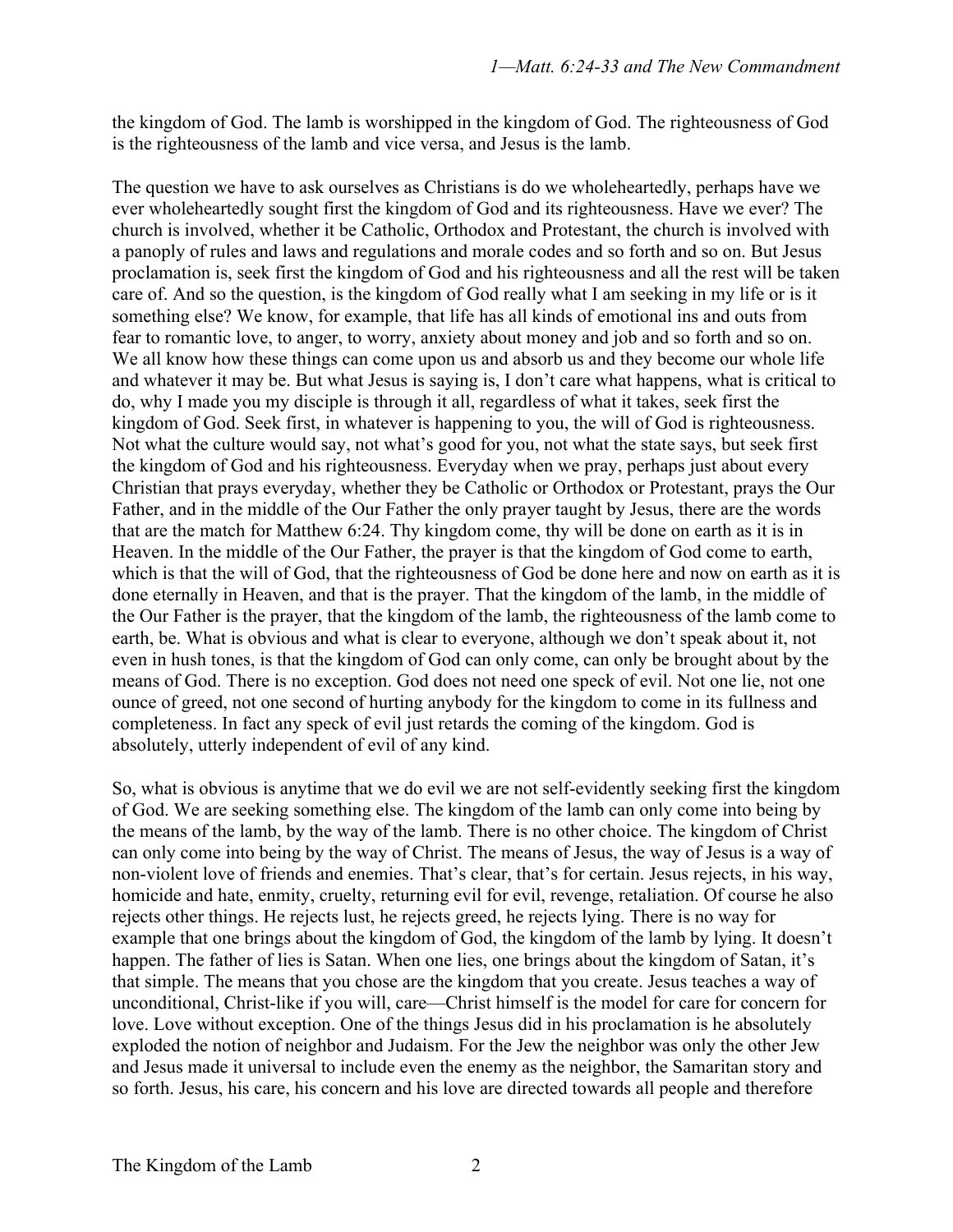unconcern, un-care and un-love directed towards anyone is impairing the kingdom of God from coming, regardless of their race, their color, their creed, their nationality, their culture, their religion, it makes no difference. Whether they be friend or enemy or Irish or English or Russian or American, it makes no difference. Every moment of un-love, un-concern and un-care towards anybody means that we, when we do that are participating in impeding the coming of the kingdom of God.

However, the other side, which is extraordinary, every act of Christ-like concern, every act of Christ-like care, every act of Christ-like love is part of the mysterious process of bringing the kingdom of God. It is of infinite value. Now, in short what we are saying is that the kingdom of God can only be brought about by the way of God. There must be a consistency between the end desired and the means chosen. We talked extensively in the original workshop on Behold the Lamb, about the issue of the means and the ends and how you cannot have an inconsistency if you want to build a truthful self, you can only build a truthful self by the means of truth you cannot do it by the means of lying. When you lie you build a lying self. If we wish to build a kingdom of God, we have to do it by the means of God. If we wish to build a kingdom, which is exactly the same thing, then we have to do it by the means of the lamb. Said in another way, seek first the kingdom of God and its righteousness means nothing short of become God like. The Christian vocation is to be God like. That almost sounds blasphemous to us because our notions of God, even our Christian notions of God are so shot through with pagan mythology, of God of someone like a Zeus, a god of power, of violence and power that crushes and punishes. That is not the God that Jesus proclaims and that's not the way kingdom comes that Jesus proclaims. We are called to be Christ like, and Christ is the incarnation of God. There is only one way therefore to build the kingdom of God. To participate in the building of the kingdom of God and that is by God-like choices in thought, word and deed. And the definition of what is God like does not come from Aristotle or Plato, does not come from Buddha or Zeus, does not come from Hugh Hefner, the definition of what is God like comes ultimate and definitively from Jesus Christ who is God.

Therefore, Jesus new commandment given at the last supper, I give you a new commandment, love one another as I have loved you, so also should you love one another. Jesus new commandment to love as I have loved is the only way to seek first the kingdom of God. There is no other way because Jesus is God incarnate. The new commandment is a call to the imitation of God. All through the gospel Jesus is saying exactly the same thing. You are made in the image and likeness of God, imitate what you are made in the image and likeness of. Be compassionate as your heavenly Father is compassionate, etc. But this is all gets summed up in the new commandment when he says, love one another as I have loved you. To seek first the kingdom of God and its righteousness is of course something that one takes on at baptism. It is of course the life commitment of the Christian because it is the direct and central command of Jesus to seek first the kingdom of God and its righteousness, but a life's commitment can only be carried out moment by moment and therefore seek first the kingdom of God in his righteousness means that moment to moment this is the priority, to love as Christ loved because that is the only way of seeking first the kingdom of God. Nothing is more important and Jesus teaching nothing therefore can be more important in the Christian life than seeking first the kingdom of the lamb and everything, absolutely everything is secondary to it. My job, my house, my life, my family,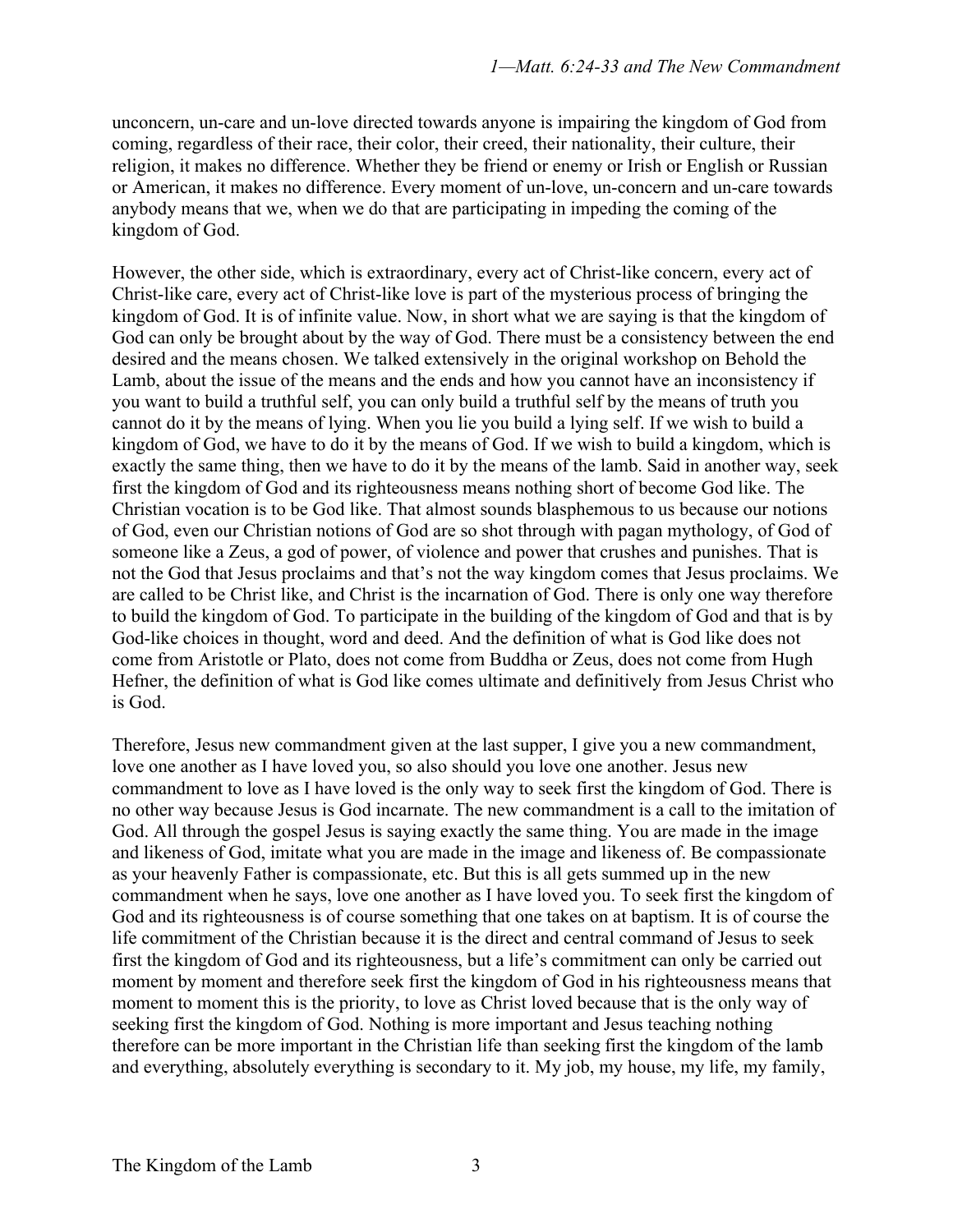my friends, my country, everything is secondary to seeking first the kingdom of God, which in actual practice means is secondary to loving as Christ loved moment to moment to moment.

Now, everything I've said up to now, there is nothing original in it. In fact I try not to be original in the sense of the way original is used today, which is novelty. However it is original in the sense that it returns or origins, lost origins. Origins that take their life from the lamb of God. The way of the lamb of God, the way of Jesus, the way to bring the kingdom, for the kingdom to come, the way to seek first the kingdom of God is by those means that Jesus explicitly teaches us. Moment to moment to moment and with our whole life, but those are means, and I must be clear about this, those are means that absolutely reject violence and homicide and destruction and cruelty. Said another way, those are the means of non-violence and love of friends and enemies moment to moment.

The church and Christians, the church and individual Christians, first world, second world, third world, makes no difference -- the church and individual Christians are involved all over the world in very many, many decent things and very, very many indecent things. But decent and indecent are not gospel categories. Decent and indecent are only cultural standards. What is decent in one society is indecent in another and vice versa. Culturally speaking there is no such thing as a universal sin. There is an abomination here is a virtue over here. They are cultural standards, decent and indecent. They are put together, the culture have these as standards which means the people have them as standards because they help the individual, and through the individual and the culture survive. Decent and indecent in any given culture are what keeps the culture in existence. Just like cultural standards of right and wrong. They help the particular culture survive. It's been found that they work to keep it going. Now it may be that some of these standards that are simply cultural standards are in fact coincide with the teachings of Jesus. That could very well be in some situations that some of the standards that are cultural standards coincide with the teachings of Jesus, and people live them. But that is not seeking first the kingdom of God—that is following a rule that helps you survive.

## Side 2

If that, and when and if that rule doesn't help you survive as a individual within the culture, you'll drop it and so will the culture. And so, how one does things to survive in a particular culture can on some occasions coincide with what Jesus taught. And so one will do it, but the contrary is also true, that one will do things contrary to what Jesus taught to survive in the culture, and to support the culture's survival.

Most obvious is, all cultures, nations, states, reject Jesus' teachings of love your enemy. And just about all Christians in all nations, states, universally reject Jesus' teachings of love your enemy. The enemy is the one who threatens the survival of the state, and therefore that particular teaching of Jesus which is required for the seeking of the kingdom of God, because it is loving as Christ loved, and the only way that you can bring about the kingdom of the Lamb is to act as Jesus acted, and He loved His enemies, Gethsemane and Calvary, under the worst sets of circumstances and explicitly taught it. As clear as the teaching is in Jesus, and as clear as it is to follow Jesus means to love your enemies, there's not a culture in the world, not a state in the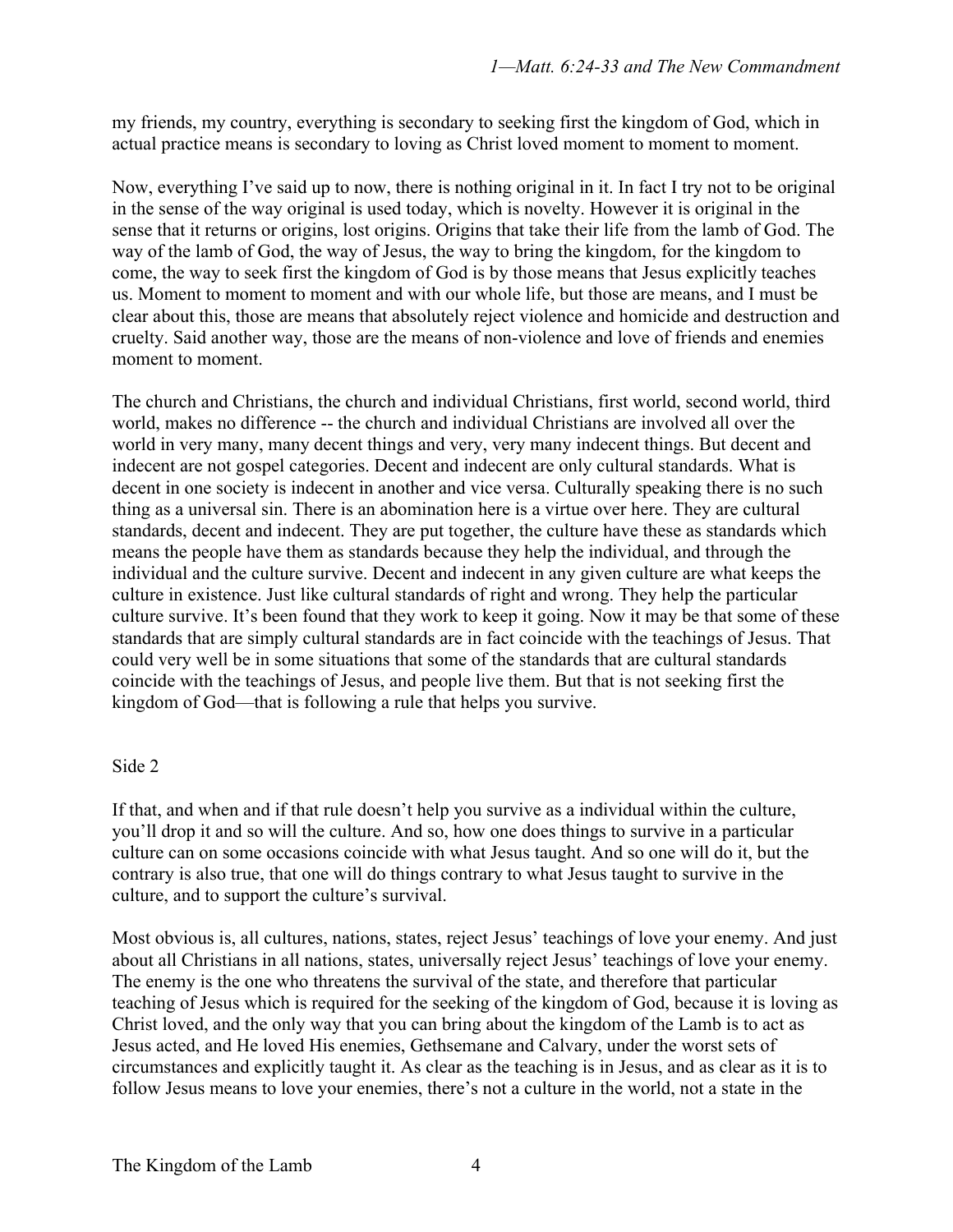world that has that as a standard. And just about every one of them have large numbers of Christians in them, and large numbers of Christians reject the love of enemy that Jesus taught. So also is Jesus' teachings under rejection of violence.

Now, I can just give you one example from the, from the state that I happen to be in, the United States, and that is in the United States' Constitution, only one, only one crime is mentioned, only one. In the entire Constitution, the foundation document, and it's the crime of giving aide and comfort to the enemy—treason. Punishable by death. The total opposite of Jesus' teachings, and I suspect it's the same in about 99.99% of all other states. And Christians to the tune of tens upon tens upon hundreds of millions in the United States live quite comfortably with it. And then when they do things that are consistent with, that are in there, and the code's consistent with following Jesus, they, think they're seeking first the kingdom of God. It is not so. It is not so. Seeking first the kingdom of God means that I am committed to loving as Christ loved, following the Lamb, regardless of whether it's culturally acceptable or unacceptable. Regardless of whether it's gonna result in my own survival or the state's survival or anything else, it means there is nothing that can go above it, in part or in whole. My daily task moment to moment is to love as Christ loved, and that's my lifetime commitment. To seek first the kingdom of God and His righteousness.

Look at it this way—that my needs determine what I value. That is, if I have a need and it can be fulfilled by a certain thing I value or consider worthwhile, that certain thing because it fulfills the needs. And if I have a need, I am moved to fulfill it, and I am moved to live out these values, motivated to, simply because this what, this what makes me feel full of life, this is what I feel is good, and so forth and so on, okay? This is, this is, this is just normal kind, a normal kind of thinking about, about you know the human, the human personality. We are just a conglomeration of needs and values and motivations—they all play into each other. And so, for example, when we look we see people that have a need, they have a need for money. They have a need for money. Why do they have a need for money? Because money in any society is the one thing that can procure everything that that society has to offer on Earth. Money will procure everything that the society has to—it is, it is if you would, the need of needs. And so, people know this and therefore they have a need for it. They value it, because money is what it takes to fulfill, you know, if I want a steak, or I want to go on a trip, or I want to, or I want to have clothes of a certain type, or I want to buy a new catechism of the Catholic Church, or something—takes money to do it. And so I want the money. And there's the need, I value it, it's worth something to me. And of course, it takes nothing to see that money motivates. But it's a real motivation, it really does move people because it's, it, it, it actually it's a need. And it has, it has worth to people.

Now, we know it motivates people because if I were to say, if I were to say here and I were to announce here, say, say I had a billion dollars or something, and I were to announce here, just tonight, just with the few people who are here, you know, 50, 60 people here, and I, you know, and, and, and I were to say that, that on January  $17<sup>th</sup>$  of this coming year that for anyone who comes to the 5:00 mass at Rathmine Church in Dublin, I will give them a million dollars everyone that comes gets a million dollars. Can you imagine who would be there trying to get in the doors? It would really move them—talk about motivating! Money motivates. However, money is not the deepest need that people have. It's not the deepest need—the deepest need is to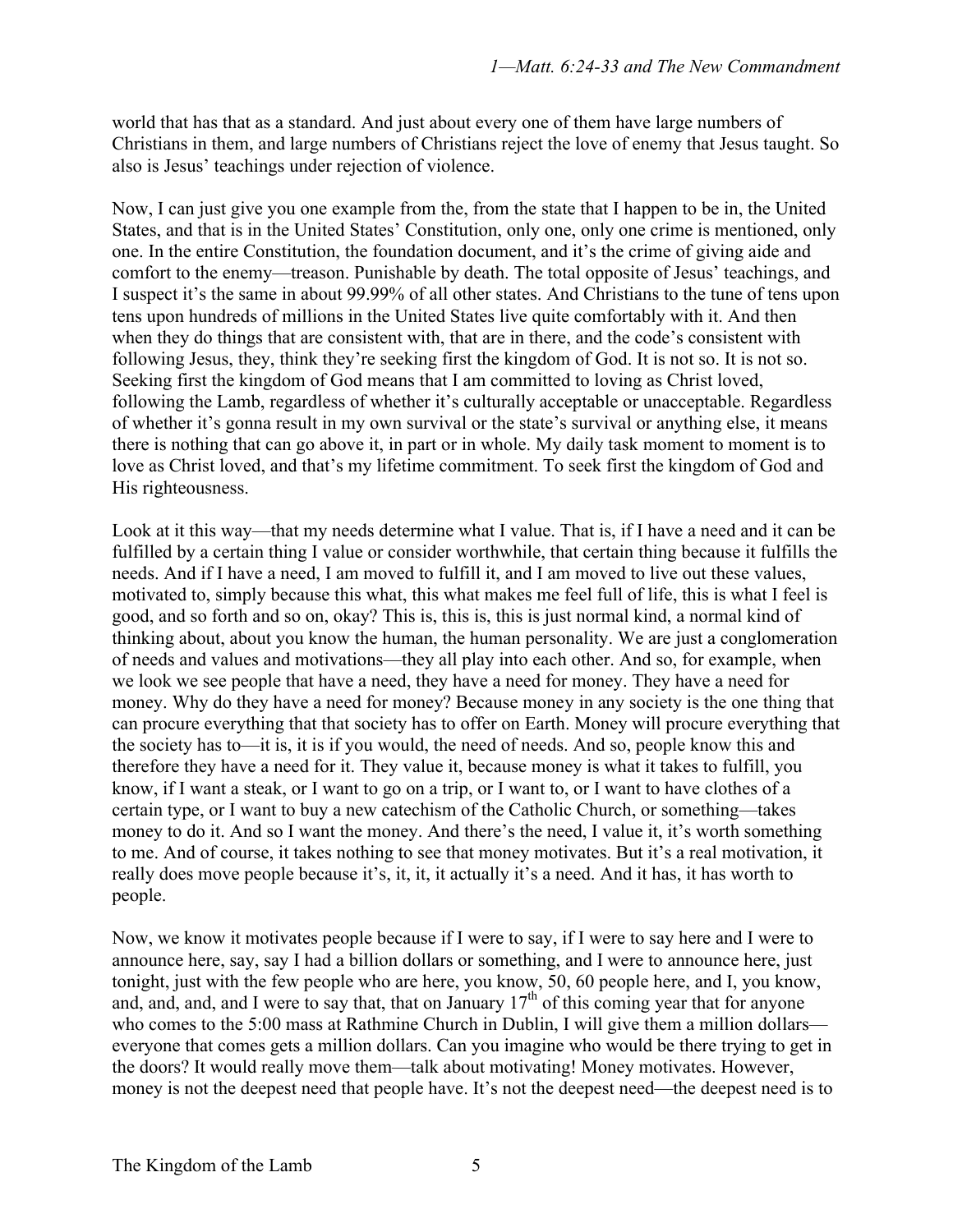survive, because if you don't survive, the money's no good. We all view the stories every day of it happening. Must survive, or the money's no good. Money, of course, money is of course understood as a way to survival. It's a way that I can have good health care, it's a way—you know it's not just survival physically, but it's survival in terms of all those things that give life, or at least I think give life, you know. I can have clothes, I can have cars, I can have travel, I, I, whatever it is, food or anything else. It's the survival of, you know money does all that, see? Life and also the way of life—money can, money can help us survive in it. It's felt that money protects our survival. It protects us. We can buy burglar alarms for the house or, or, or get a big dog, or whatever—I don't know, and then we, we, we can, we, we you know, we can eat the best foods, or we can, I don't know of all the things but money protects us somehow. We can buy a bodyguard if we want, you know. I saw one of these fellows in, read about one of these fellows in Hollywood, Sylvester Stallone, that actually, Stallone, who actually purchased two men who look exactly like him to walk around with him, so when people try to shoot they won't know which one to shoot at. Money buys protection, see?

And we understand, as human beings, we're vulnerable. We're vulnerable. We may not talk about it much, but every one of us is vulnerable in the extreme. I mean—vulnerable from all kinds of angles and so forth. And money protects. Money helps us buy the pill to get down the cholesterol, and so forth. Or whatever. In other words, we need, we need to survive, we, we desire not not to be. And what is it in the end that we see protecting us? Because people you know, they see. They see that money does protect, and that money gives life, or at least the things they think is life—the trips and the clothes and everything else. So there's something even more basic, if you will, you know, because, because we have to protect the money, after we find the money protecting us. And therefore, the money helps us survive, and therefore we have to make sure the money survives, and the protection dynamic is violence—is violence.

Violence is valued, make no mistake about it. It is valued in the extreme. All over the world, and by just about everyone. It is valued in the extreme. Violence is the biggest business on the face of the Earth. The weapons industry is the single lot, the, the, the business to make instruments to destroy people is the largest single industry on the face of the Earth. And those weapons are sold to military and police and so forth and so on, and when the particular value system or way of life or people in a society are threatened, the Christians and the non-Christians, when the monetary system—our way of life is threatened, our economy is threatened, the Christians and the non-Christians happily call upon the value of violence. To protect, for violence protects. Everything that can be protected—everything of this Earth that can be protected, violence protects it. Country, house, home, life—when all else fails, that's always the way it goes. When all else fails, then we go to violence. Either directly ourselves or indirectly through military and police operations.

Jesus says the primary value is not the protection of our life in this world. He is very clear on that. He couldn't be clearer on that. Jesus says, "If you try to save your life in this world, you will lose it. But the one who loses his life in this world for my sake,"—or her life in this world for my sake—"for my sake, will gain it." Jesus places no value on my survival, your survival on this Earth, or the survival of Ireland or the United States or China or anything else. No value whatsoever. His teaching is seek first not the security of Ireland or the United States, seek first not the security of my house or my health or my whatever the case may be—seek first the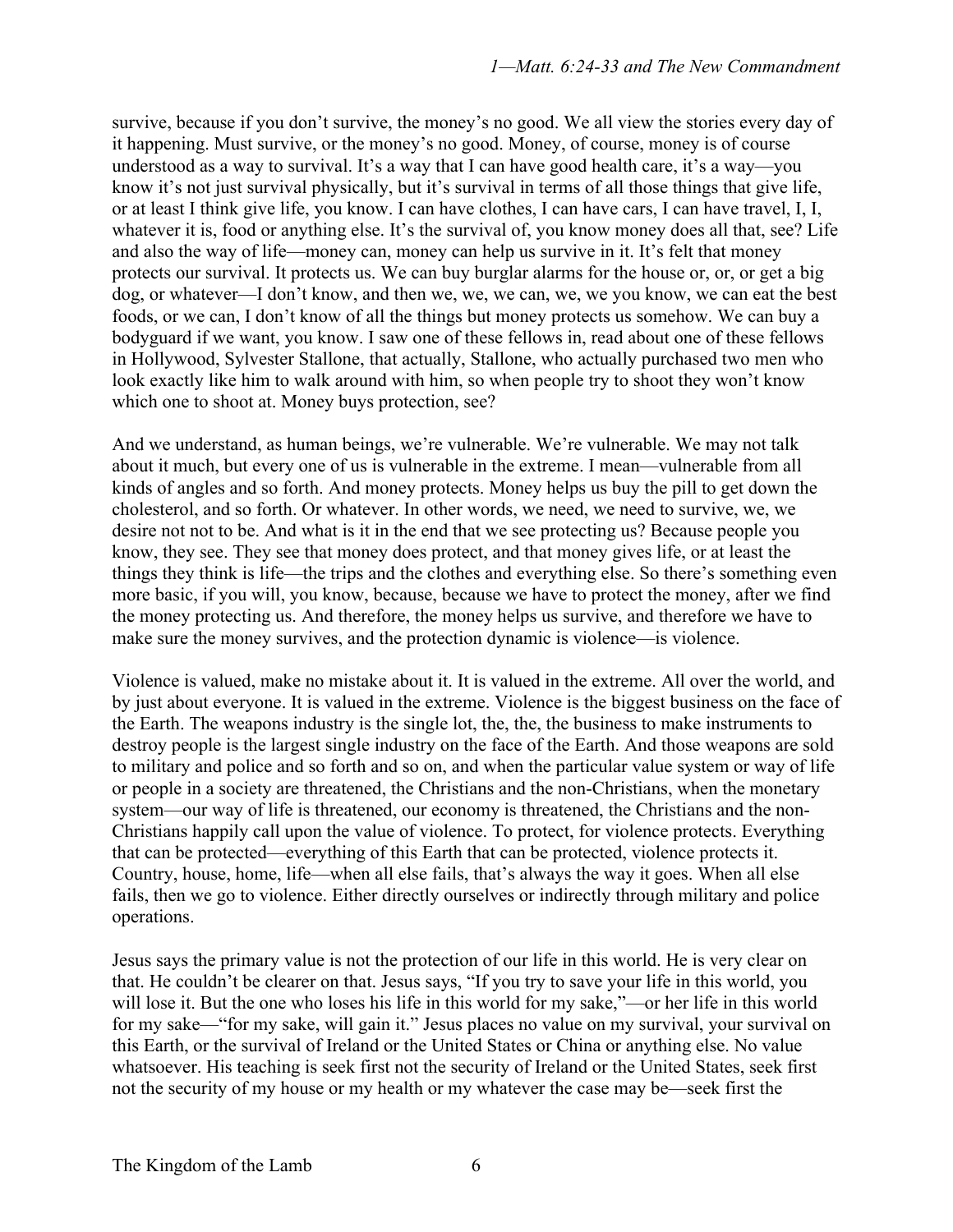kingdom of God and it's righteousness, which means love as I have loved, moment to moment, and trust that all the rest will be given unto you. Seek first the kingdom of the Lamb by the way of the Lamb, and trust that the Lord of life will take care of all the rest.

And so, in the realm of the kingdoms of the world, in the realm of the kingdoms of the world, not the kingdom of God—non-violent love of friends and enemies, following the way of the Lamb, is mental illness, is absurdity, is craziness. The nations of the world do not turn the other cheek they do not walk the extra mile, they could care less about loving as Christ loved. When it suits their purposes in terms of survival, they will call on and even follow Christ. When it doesn't suit their purposes in terms of survival, they and those who lead them, and those in them will walk away from Christ. The issue is simply Earthly survival. And that means that the kingdoms of the world will employ on all occasions without exception the use of homicidal violence to do what they want to do - all of them. Jesus teaches, not seek first the kingdom, or the welfare of Ireland, or the United States, or China, or Japan—He teaches seek first the kingdom of God as the primary need that people have. And everything else will fall in place.

The normal Christian consciousness is not that however. It's seek first the kingdom of the world that I happen to belong to, whatever that is, that preserves me. And I will adjust my value system, I'll even adjust the clearest teachings of the gospel, turn them on their head if necessary, to protect the kingdom of the world that protects me. And that goes from the highest to the lowest rank of Christian in this world, and this has been the case since Constantine. Let's see if we couldn't draw a diagram in our minds, okay? On this side we have the kingdoms of the world. And on this side, we have the kingdom of the Lamb—the kingdom of Jesus, the Lamb of God. So we ask, on this side, in the kingdom of the world, on the kingdoms of the world, what is the primary need of the kingdoms of the world? It is to survive. What is the primary need of the kingdom of God—the kingdom of the Lamb? The primary need is to moment to moment seek it, and every day, every momentary daily action, seek first the kingdom of God is the primary need. In terms of the kingdoms of the world, what is the primary value? Again, simply to survive physically, as a way of life, our economy, whatever the case may be. What is the primary value of the kingdom of God? To be faithful—not to survive, to be faithful. In terms of motivation, what is the primary value of the kingdoms of the world? The primary value is to save our life in this world—whether our life be our personal physical life, our family's life, our country's life or all the things that we think give life—our way of life, our status in life. And what is the primary value, the primary motivation in the kingdom of the Lamb, the kingdom of God? It is to do the will of God, as taught by Jesus—to love as Christ loved. And finally, what are the means of the kingdoms of the world? The ultimate means of the kingdoms of the world when all else fails is homicidal violence, and whatever else is necessary to protect. The ethics of the kingdom, kingdoms of world are explicitly—they have no ethics. Whatever is necessary to survive is ethical. And what are the means of the kingdom of God to attain the kingdom of God? To follow the new commandment—to love one another, as I have loved you.

Jesus, when He went out to the desert, as you remember He was brought up to a high mountain, and Satan showed Him all the kingdoms of the world and their glory. And he offered Jesus power over them. Power over them—he offered Jesus the opportunity to get to the levels, levels of power in government and to do good with it. He offered Him the glory of political office, and Jesus' answer was—extraordinary answer. He said—is this the answer we would give—"Get